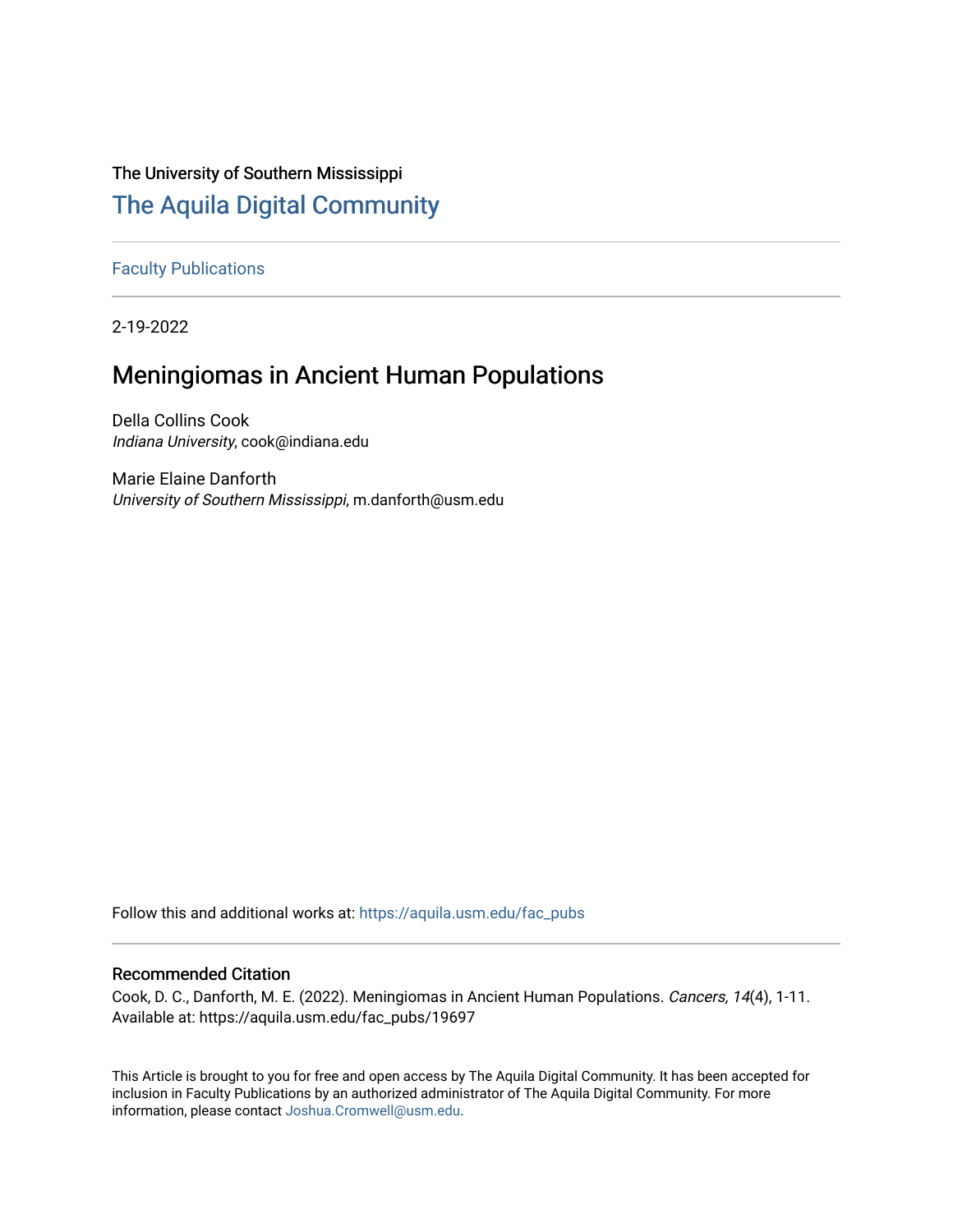



## *Review* **Meningiomas in Ancient Human Populations**

**Della Collins Cook 1,\* and Marie Elaine Danforth [2](https://orcid.org/0000-0003-1678-1078)**

- <sup>1</sup> Department of Anthropology, Indiana University, Bloomington, IN 47405, USA<br><sup>2</sup> Sebasel of Social Sciences and Clabal Studies, University of Southern Mississippi
- <sup>2</sup> School of Social Sciences and Global Studies, University of Southern Mississippi, Hattiesburg, MS 39406, USA; m.danforth@usm.edu
- **\*** Correspondence: cook@indiana.edu; Tel.: +1-812-855-6368

**Simple Summary:** Meningiomas are the most common tumor of the central nervous system but are rare in the paleopathological record. Although they are technically a soft tissue phenomenon, they do leave various lesions on the skeletons, including thickened bone adjacent to the tumor and vascular impression changes. A review of the literature of health in past populations revealed some 43 cases of lesions identified by the original authors as meningioma. These cases are considered in terms of the appearance of the lesions as well as alternative diagnoses. The age distribution fits modern demographic patterns for meningioma patients but the sex distribution is roughly opposite of current patterns. It is suggested that meningiomas should be considered more often in differential diagnoses in ancient people.

**Abstract:** Meningiomas are the most common tumor of the central nervous system and can result in skeletal manifestations, including hyperostosis of the adjacent cranial bone, enostoses, depressions, and enhanced vascular impressions. However, their identification in the paleopathological literature has been rare and few cases have received broad acceptance of the diagnosis. A review of the literature identified some 43 cases in which individuals were argued to have suffered from meningiomas. Most were seen in older individuals but were more likely to affect males. Eleven individuals exhibited hyperostosis, the most easily recognized indicator, usually located on the parietal bone; the hyperostotic region averaged 8 cm in diameter and 3.0 cm in height. Seven displayed lytic lesions with areas much smaller in size than the hyperostosis, and many had vascular changes. The other cases had indicators that varied greatly in terms of location and expression and included both sclerotic lesions and hollow areas. Several authors also suggested other possible causes of the lesions. The findings reflect the non-pathognomonic nature of the effects of meningiomas. However, given their likely frequency and potentially severe effects in ancient people, it is argued that they should be taken into consideration more frequently when performing differential diagnoses.

**Keywords:** meningioma; hyperostosis; differential diagnosis; paleopathology; cranial tumors

### **1. Introduction**

Many contributors to the paleopathology and history of medicine argue that cancer is a disease of civilization and that tumors—malignant and benign—are only a recent burden on human health. These claims are problematic for many reasons [\[1\]](#page-9-0), but meningiomas are an interesting exception to this supposed rule. Diagnosis of the condition in living patients ultimately depends on histology. This is seldom possible for paleopathologists, even when mummified soft tissue is recovered, and histology of hyperostotic bone is seldom a topic of interest to clinical pathologists. Although no modern mortality rates associated with untreated meningiomas could be identified because they are so amenable to surgery, Aufderheide and Rodríguez-Martín [\[2\]](#page-9-1) (p. 251) have suggested that many such tumors would have resulted in death in the past, even if, like most modern meningiomas, they are not malignant. Despite being soft tissue tumors, meningiomas are observable on the human skeleton when they cause hyperostosis of adjacent cranial bone. This association



**Citation:** Cook, D.C.; Danforth, M.E. Meningiomas in Ancient Human Populations. *Cancers* **2022**, *14*, 1058. [https://doi.org/10.3390/](https://doi.org/10.3390/cancers14041058) [cancers14041058](https://doi.org/10.3390/cancers14041058)

Academic Editors: Giuseppe Lombardi, Leonardo Gorgoglione, Alba Fiorentino, Tamara Ius, Michele Longhi and Pasquale De Bonis

Received: 19 January 2022 Accepted: 17 February 2022 Published: 19 February 2022

**Publisher's Note:** MDPI stays neutral with regard to jurisdictional claims in published maps and institutional affiliations.



**Copyright:** © 2022 by the authors. Licensee MDPI, Basel, Switzerland. This article is an open access article distributed under the terms and conditions of the Creative Commons Attribution (CC BY) license [\(https://](https://creativecommons.org/licenses/by/4.0/) [creativecommons.org/licenses/by/](https://creativecommons.org/licenses/by/4.0/)  $4.0/$ ).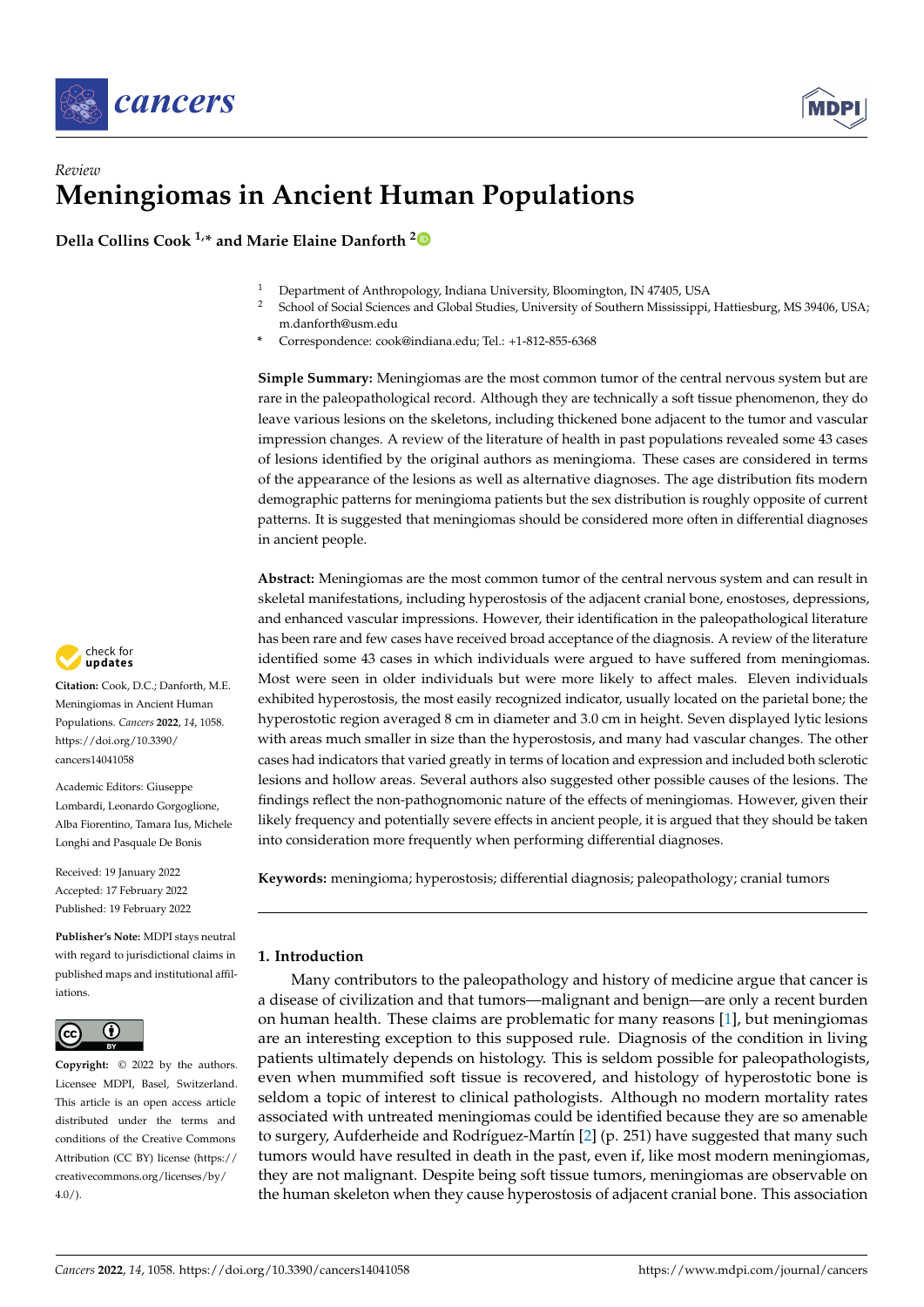accounts for their early characterization as a discrete kind of brain tumor [\[3\]](#page-9-2). Campillo [\[4\]](#page-9-3) has also created an eight-point scale of bone lesions associated with meningomas that includes increased vascularization, lytic destruction, and thickening of cranial tables.

Assuming they were the most common tumor of the central nervous system (CNS) in the past as they are today [\[5\]](#page-10-0), meningiomas have been less commonly identified by paleopathologists than one might expect, despite the fact that an appreciable frequency of cases does leave skeletal lesions. Modern developments such as radiation and hormone replacement therapy may have increased their prevalence somewhat [\[6\]](#page-10-1) (p. 376), [\[7\]](#page-10-2) (p. 2) or changed their distribution by sex. Here, we discuss the identification of meningiomas in paleopathology and explore implications for their prevalence and ancient treatment.

#### **2. Historical Background**

#### *2.1. Meningiomas in Early Paleopathological Studies*

The first observations concerning meningiomas date to the early twentieth century. Neurosurgeon Harvey Cushing's 1922 characterization of meningioma [\[8\]](#page-10-3) and archaeologist George Grant MacCurdy's [\[9\]](#page-10-4) near-simultaneous discovery of a case from Paucarcaucha in ancient Peru are incorrectly linked in some sources on the history of paleopathology. This iconic case was identified by MacCurdy as an osteosarcoma. He does not discuss his criteria, and while he cites a Cushing elsewhere in his article, the citation is to the work of Frank Hamilton Cushing, an ethnographer. The paleontologist Roy L. Moodie [\[10\]](#page-10-5) promptly called MacCurdy's case and three others from Peru meningioma, citing Cushing's work, but Moodie did not engage in a differential diagnosis of the associated hyperostosis. The Paucarcaucha plates are widely reproduced, and it is surely the iconic case of ancient cancer. However, it was not diagnosed properly as a meningioma until physicians Kenneth H. Abbott and Cyril B. Courville described it, as well as Moodie's case from Chavina [\[10\]](#page-10-5) in detail in 1939 [\[11\]](#page-10-6). Courville had trained with Dr. Harvey Cushing. More recent reviewers [\[12](#page-10-7)[,13\]](#page-10-8) have accepted their opinion despite the starburst or honeycomb pattern in the hyperostosis, and perhaps the question of osteosarcoma or malignant meningioma should be revisited.

A decade later, the work of Dr. Mahomed Kamal Hussein describing remains from ancient Egypt [\[14\]](#page-10-9) represents one of the most successful early collaborations between archaeologists and physicians, demonstrating how the integration of findings from both fields can contribute to a better understanding of diseases in the past and in the present. Hussein does not give a differential diagnosis for the two crania in which he identifies meningiomas, but he does explore the implications for the antiquity of cancers. Hussein's cases are the same ones illustrated by Rogers [\[15\]](#page-10-10). Rogers discusses "honeycomb" organization of the hyperostosis in the Meydum case, and epilepsy and hemiplegia as likely in the Helwan case.

Given their symptoms—headaches, vomiting, seizures, visual and hearing impairment, muscular weakness, and personality changes [\[7\]](#page-10-2) (p. 2)—meningiomas were devastating to their victims before Cushing pioneered a surgical remedy. In an engaging historical review of meningiomas, Cucu and colleagues [\[3\]](#page-9-2) note that among the ancient Egyptians, at least two individuals with regions of cranial hyperostosis exceeding 4.5 cm have been recovered (citing Kamel Hussein's cases [\[14\]](#page-10-9), also discussed by Rogers [\[15\]](#page-10-10); they then note that although written records do not specifically mention this phenomenon, ancient treatment for similar conditions "included excision with a knife, local paste applications, burning with red-hot irons, spells, or leaving the swelling untreated"  $[3]$  (p. 38). It has even been argued that trepanation may have been one of the treatments for chronic headaches that often accompanied meningioma [\[16,](#page-10-11)[17\]](#page-10-12). However, it was not until the early 17th century when the first description of a tumor appeared that had all the classic characteristics of a meningioma in the living patient as is seen in the medical literature [\[3\]](#page-9-2).

None of these recent discoveries in paleogenomics has had an impact on the paleopathology of meningiomas as yet, but advances are happening so rapidly that optimism seems warranted. Perhaps the famous Elephant Man case should be revisited with this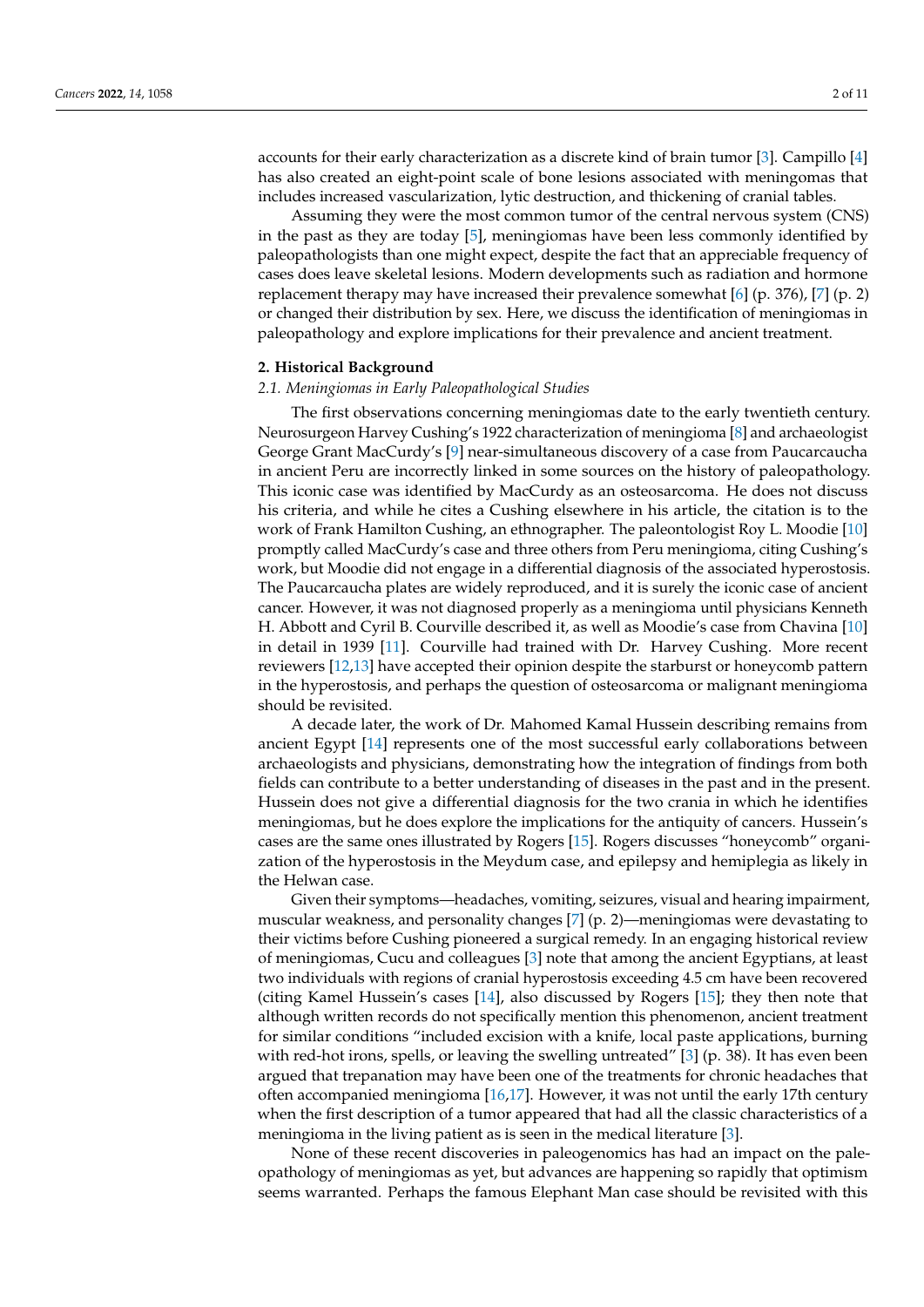association in mind [\[18\]](#page-10-13). Conspicuous in their absence, viral infections are not implicated in the etiology of meningioma, and hence we cannot deploy the interesting argument that such cancers ought to have been more common in the past than they are in the present [\[1\]](#page-9-0).

#### *2.2. Diagnoses of Meningiomas in the Past*

How often should paleopathologists find meningiomas if we limit our expectations to those that cause hyperostosis? Recent estimates for hyperostosis occurring with adult meningiomas include 4.5% [\[19\]](#page-10-14) and 7.4% [\[20\]](#page-10-15), but much earlier studies report rates as high as 25% [\[8,](#page-10-3)[21\]](#page-10-16), perhaps because radiography played a more important role in discovering meningiomas in the first part of the twentieth century. Among juveniles, the rate is even higher, reaching 25–49% [\[22\]](#page-10-17). The rate of hyperostosis also varies with the type of tumor involved with up to half of *en plaque* tumors being associated with bone growth [\[19\]](#page-10-14). Location as well appears to be important since hyperostosis is seen in 60% of interosseous tumors [\[23\]](#page-10-18). Factors that promote hyperostosis involve vascular disturbance, irritation of cranial bone by the tumor, and trauma, but the most accepted explanation is an invasion of the bone by the tumor [\[22,](#page-10-17)[24\]](#page-10-19). Genetic factors in hyperostosis include Proteus Syndrome, a rare condition characterized by overgrowth in several tissue systems [\[25,](#page-10-20)[26\]](#page-10-21), osteoprotegerin (OPG), bone morphogenetic protein (BMP), and insulin-like growth factor 1 (IGF-1) [\[20\]](#page-10-15). The neuropeptide somatostatin also plays a role [\[27\]](#page-10-22). It would be very interesting to see these factors explored in supposed cases of ancient meningioma.

After the early 20th century, paleopathology becomes more careful about differential diagnosis, and that is true of meningioma diagnoses. Despite the fact that meningiomas were likely a frequent CNS tumor in past populations and that a portion of these meningiomas left skeletal evidence, reports of the condition in ancient populations are not common. Campillo [\[4\]](#page-9-3) notes only five cases in a review of 3000 crania from the Neolithic to Medieval periods in Spain. In his review of meningiomas, Anderson [\[28\]](#page-10-23) identifies eight likely cases, Brothwell and Brothwell [\[29\]](#page-10-24) discuss nine, and Cucu et al. [\[3\]](#page-9-2) as well as Okonwo and Lewis [\[30\]](#page-10-25) list eleven. The most recent contribution to that literature [\[13\]](#page-10-8) depends on its description and review of meningiomas on Anderson's excellent but dated review [\[28\]](#page-10-23) and adds only one case for a total of twelve. The didactic literature in paleopathology is thus conservative regarding tumors, as we have reviewed elsewhere [\[31\]](#page-10-26).

The credible identification of meningiomas in skeletal remain is challenging. In the paleopathological review literature, meningiomas are often not extensively addressed, possibly because they are not primary bone tumors, perhaps because they are often benign, but also possibly because there are no pathognomonic manifestations nor even a wellaccepted suite of traits associated with their diagnosis in dry bone. Lytic lesions appear to be more common when the tumor is first developing [\[32\]](#page-10-27) (p. 383), and destructive lesions on the inner table that do not exhibit spiculation also are more characteristic of meningiomas than other conditions [\[32\]](#page-10-27) (p. 379). Campillo [\[33\]](#page-10-28) compiled a series of bony changes, most vascular in nature, commonly associated with meningiomas that he argued could potentially be used in the diagnosis of the condition; he acknowledged that all these changes occur with other conditions as well. Meningiomas occurring at the cranial base are more likely to be osteosclerotic [\[32\]](#page-10-27) (p. 378). Blastic responses are even more likely to occur as a bony response to the tumor [\[27\]](#page-10-22) (p. 591), especially in the vault region. Steinbock [\[24\]](#page-10-19) notes that the slow growth of the hyperostosis tends to result in well-ossified, regularly ordered bone; although both tables may be involved, the outer table is more often affected. However, our literature does not really accommodate the huge variability in documented meningiomas, e.g., [\[19\]](#page-10-14).

A number of other conditions, including various genetic anemias such as thalassemia, leukemia, hemangiomas, Paget's disease, and osteosarcoma, can also result in cranial hypertrophy. However, most of these conditions have identifying traits, such as the appearance of spicules of hypertrophic bone or concordant postcranial lesions, that allow a differential diagnosis to separate them from meningiomas [\[31\]](#page-10-26). Unfortunately, the descriptions of meningiomas in ancient populations are not always sufficiently detailed to permit such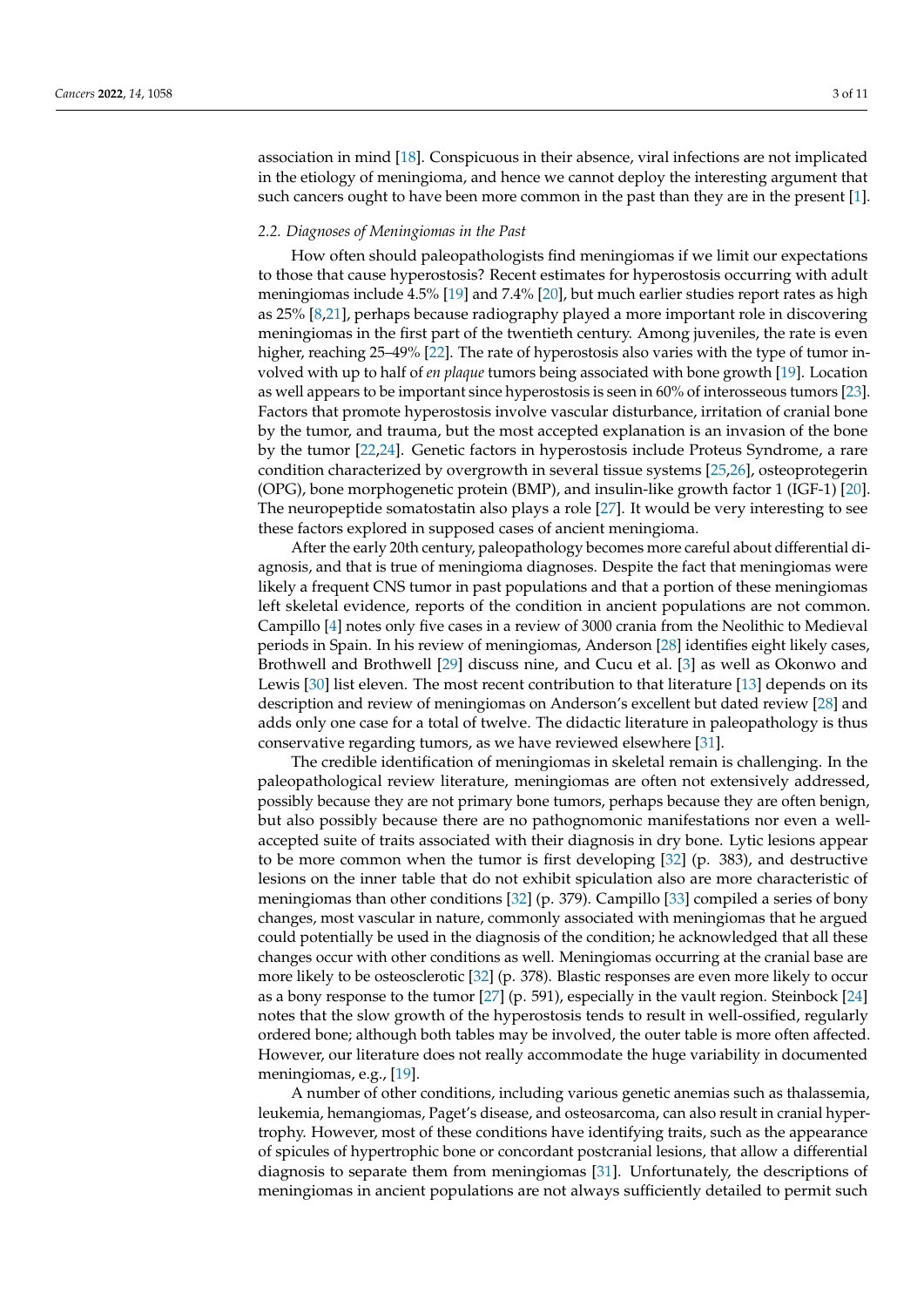determinations and some of the purportedly affected individuals are no longer available for further evaluation. However, at least two cases that have been re-evaluated are no longer considered to be meningiomas [\[10,](#page-10-5)[34\]](#page-10-29).

### **3. Data Collection and Analysis**

In order to explore meningiomas in the past, an online search for cases in the paleopathological literature was conducted. To be counted, it had to involve skeletal or mummified remains, be evaluated by an individual with paleopathological training, and have meningioma as the primary diagnosis or a small group of final diagnoses made. We found at least 43 cases of possible meningioma as well as two other cases that have been subsequently discounted as meningioma (Table [1\)](#page-5-0). As may be seen, the dates of the cases span from the *Homo heidelbergensis* era [\[35\]](#page-10-30) to a 19th-century poorhouse in New York [\[36\]](#page-10-31). When the demographics of the individuals are considered, the sex distribution is also unusual, being nearly the inverse of expectations [\[31\]](#page-10-26). Some 61% of the sample is comprised of males, whereas in studies of modern patients with meningiomas, females are twice as likely to be affected [\[37\]](#page-10-32). This discrepancy may reflect a well-documented systematic male bias among physical anthropologists and paleopathologists in assessing sex [\[38\]](#page-10-33) or a vaguer systematic cultural bias against the burial of women from ancient mortuary sites [\[39\]](#page-11-0), but the magnitude of the difference in meningioma diagnoses is still quite surprising. Perhaps cranial trauma was a relatively more important contributing factor in ancient meningiomas than it is today. Or perhaps we are misdiagnosing trauma with hematoma as meningioma, as Moodie [\[10\]](#page-10-5) did in his Ancon case.

| <b>Location of Case</b>                   | <b>Sex</b>               | Age                | Date                 | Ref.               |
|-------------------------------------------|--------------------------|--------------------|----------------------|--------------------|
| Steinheim, Germany                        | F <sub>2</sub>           | $25 - 30y$         | 365,000 BP           | $[35]$             |
| Stetten ob Lontal, Germany                | М                        | $30 - 40y$         | 32,500 BP            | [40]               |
| Castellar, France                         | M                        | $\sim 50 y$        | Neolithic            | [34]               |
| Sant Quirze de Galliners,<br>Spain        | М                        | 50y                | Neolithic            | [16, 33]           |
| Cova d'Aigües Vives, Spain                | F                        | Older adult        | Neolithic            | [16, 33]           |
| Barranc de Rifà Tarragones,<br>Spain      | $\overline{\mathcal{E}}$ | Adult?             | Neolithic            | $\lceil 33 \rceil$ |
| Roevejøj, Denmark                         | M                        | Adult              | Neolithic            | $\left[41\right]$  |
| Linz, Austria                             | F                        | $16 - 20y$         | Early Bronze Age     | [42]               |
| Helouan, Egypt                            | М                        | $40 - 60$ y        | ca. 3400 BC          | $[15]$             |
| Meydum, Egypt                             | М                        | $50 - 80y$         | 1100-1200 BC         | $[15]$             |
| Hualcuy, Peru                             | М                        | $40 - 50y$         | 2000 BP              | $[43]$             |
| Radley, England                           | F                        | Adult              | Roman                | $[44]$             |
| Chaviña, Peru                             | F                        | Middle adult       | Pre-European contact | [10]               |
| Chicama, Peru                             | M                        | Adult              | Pre-European contact | $[10]$             |
| San Nicolas Island, CA, USA               | М                        | Middle/older adult | Pre-European contact | $[11]$             |
| Chernovski, AK, USA                       | М                        | ~10y               | AD 1000-1800         | $[45]$             |
| Koster Md, Greene Co., IL,<br><b>USA</b>  | $\mathbf{F}$             | Old adult          | AD 1150-1350         | [46]               |
| Tarbat, Scotland, UK                      | М                        | Adult              | Medieval             | $[29]$             |
| Reial Basilica de Sta Maria<br>Mar, Spain | ?                        | Adult?             | Middle Ages          | $[33]$             |

Table 1. Ancient Meningiomas in the Paleopathological Literature <sup>1</sup>.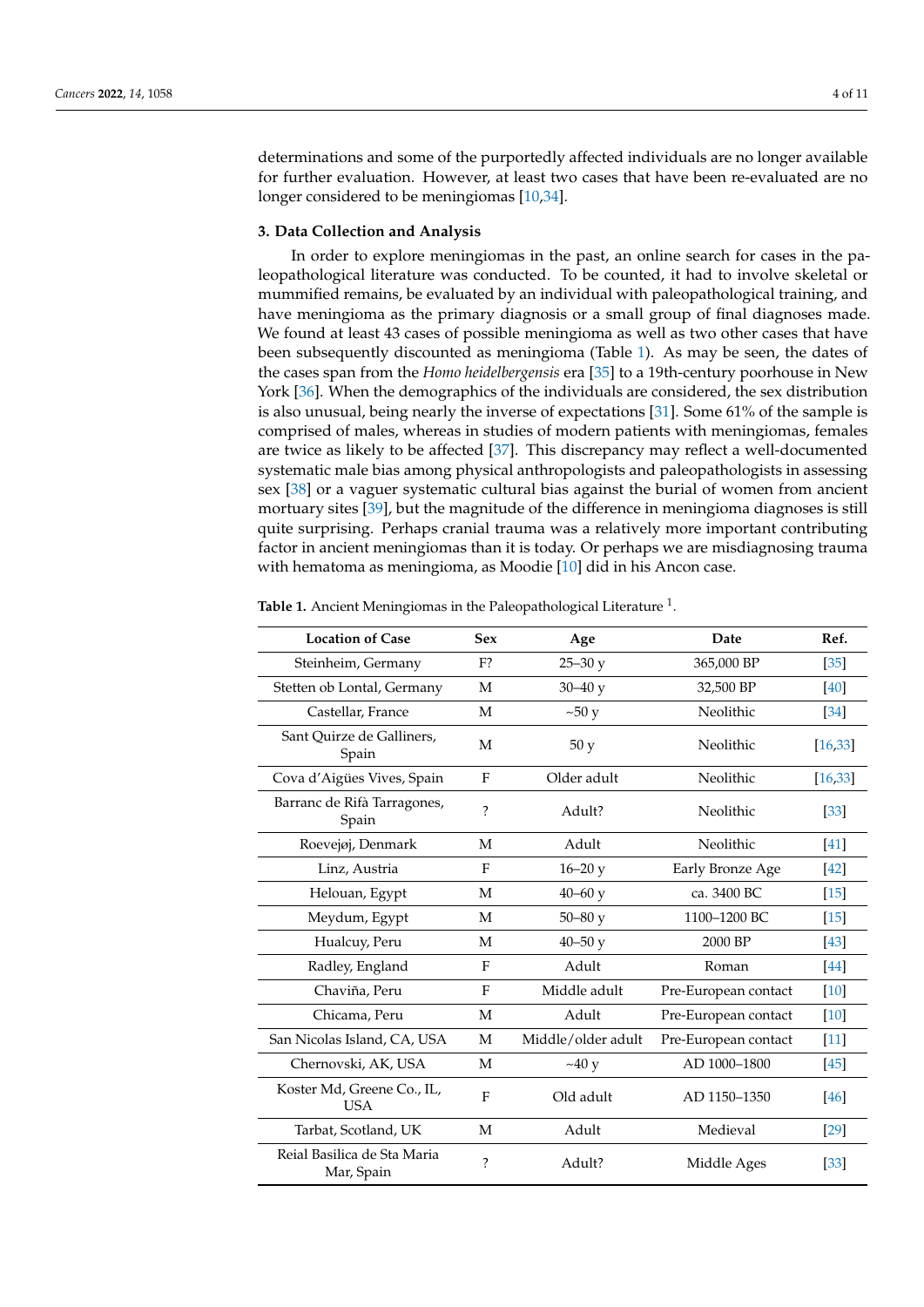| <b>Location of Case</b>                                   | <b>Sex</b>               | Age          | Date                 | Ref.               |
|-----------------------------------------------------------|--------------------------|--------------|----------------------|--------------------|
| La Olmeda, Spain                                          | $\overline{?}$           | Adult?       | Middle Ages          | [33]               |
| Cherry Hinton, England, UK<br>$(10$ ind)                  | $\overline{\mathcal{C}}$ | Unreported   | AD 800-1100          | [47]               |
| Czarna Wielka, Biylystok,<br>Poland                       | M                        | Mature adult | AD 1100-1300         | [48]               |
| Stuttgart, Germany                                        | М                        | Adult        | AD 1100-1300         | [49]               |
| Sedlčany, Czech Republic                                  | M                        | $50+ y$      | AD 1298-1550         | $[17]$             |
| Rochester, England                                        | F                        | $35 - 50y$   | AD 1300-1400         | [28, 50]           |
| Vadstena, Sweden                                          | F                        | $\sim$ 70 y  | AD 1373              | $[51]$             |
| Tipu, Belize                                              | $\overline{\cdot}$       | $11 - 13y$   | AD 1560-1640         | [31]               |
| Iglesia Sta. Cruz y Soledad,<br>de Nuestra Señora, Mexico | $\overline{\mathcal{C}}$ | Adult?       | Colonial             | $\lceil 52 \rceil$ |
| Erie County, NY, USA                                      | F                        | Older adult  | AD 1851-1913         | $\lceil 36 \rceil$ |
| Paucarchancha, Peru                                       | M                        | Older adult  | Not reported         | [9,53]             |
| St. Lawrence Island, AK, USA                              | M                        | $45 - 65$ y  | Not reported         | [54]               |
| Hertfordshire, England, UK                                | M                        | Adult        | Not reported         | [47]               |
| Hertfordshire, England, UK                                | F                        | $45+$ y      | Not reported         | <b>47</b>          |
| Hertfordshire, England, UK                                | M                        | Adult        | Not reported         | <b>47</b>          |
| Discounted cases:                                         |                          |              |                      |                    |
| Le Lazaret, Nice, France                                  | ?                        | $\sim9 y$    | 200,000 BC           | $\left[34\right]$  |
| Ancon, Peru                                               | F                        | Adult        | Pre-European contact | $[10]$             |

<span id="page-5-0"></span>**Table 1.** *Cont.*

 $\overline{1}$  Adapted from [\[31\]](#page-10-26) (Suppl. 1).

In contrast, the age distribution accords well with expectations based on modern samples [\[37\]](#page-10-32) in that all of the aged adults but two were middle-aged older [\[31\]](#page-10-26). The identification of only one subadult with a meningioma also agrees with studies showing that meningiomas are a rare occurrence among children today [\[55\]](#page-11-16). However, we might anticipate actually finding more juvenile cases in earlier populations relative to modern frequencies for several reasons. Children are a much larger component of ancient death assemblages than of modern ones, albeit as a result of far higher mortality due to infectious diseases of childhood. They are also apparently more likely to have hyperostotic reactions [\[22\]](#page-10-17), and the tumors may result in more extensive areas of bone being affected since they are more likely to be larger and of the en plaque type compared to those seen in adults [\[55](#page-11-16)[–57\]](#page-11-17). Additionally, Brothwell and Brothwell [\[29\]](#page-10-24) note that fewer adults in ancient times reached the older ages at which meningioma becomes more common. It is arguable that differential preservation of the more fragile bones of females and subadults may also be a major factor in the unexpected demographic distribution of the sample under consideration.

Another factor in the scarcity of reports of meningioma in children may be the extent to which paleopathologists have focused on malnutrition and infectious disease in childhood. Paleopathologists often discuss porotic hyperostosis as if it were a diagnosis rather than a description. Danforth and colleagues [\[31\]](#page-10-26) point out two other case reports in addition to their own in which meningioma should have been considered in juveniles with exuberant porotic hyperostosis see [\[58](#page-11-18)[,59\]](#page-11-19), but neither of these skeletons is available for restudy.

Some 33 of 43 case studies gave at least some description of the lesions. These cases reveal considerable variability in the features that paleopathologists consider important in the diagnosis of meningioma. One of the most commonly mentioned is a thickening of the cranial vault, reported in 13 cases; the bone affected was most frequently the parietal,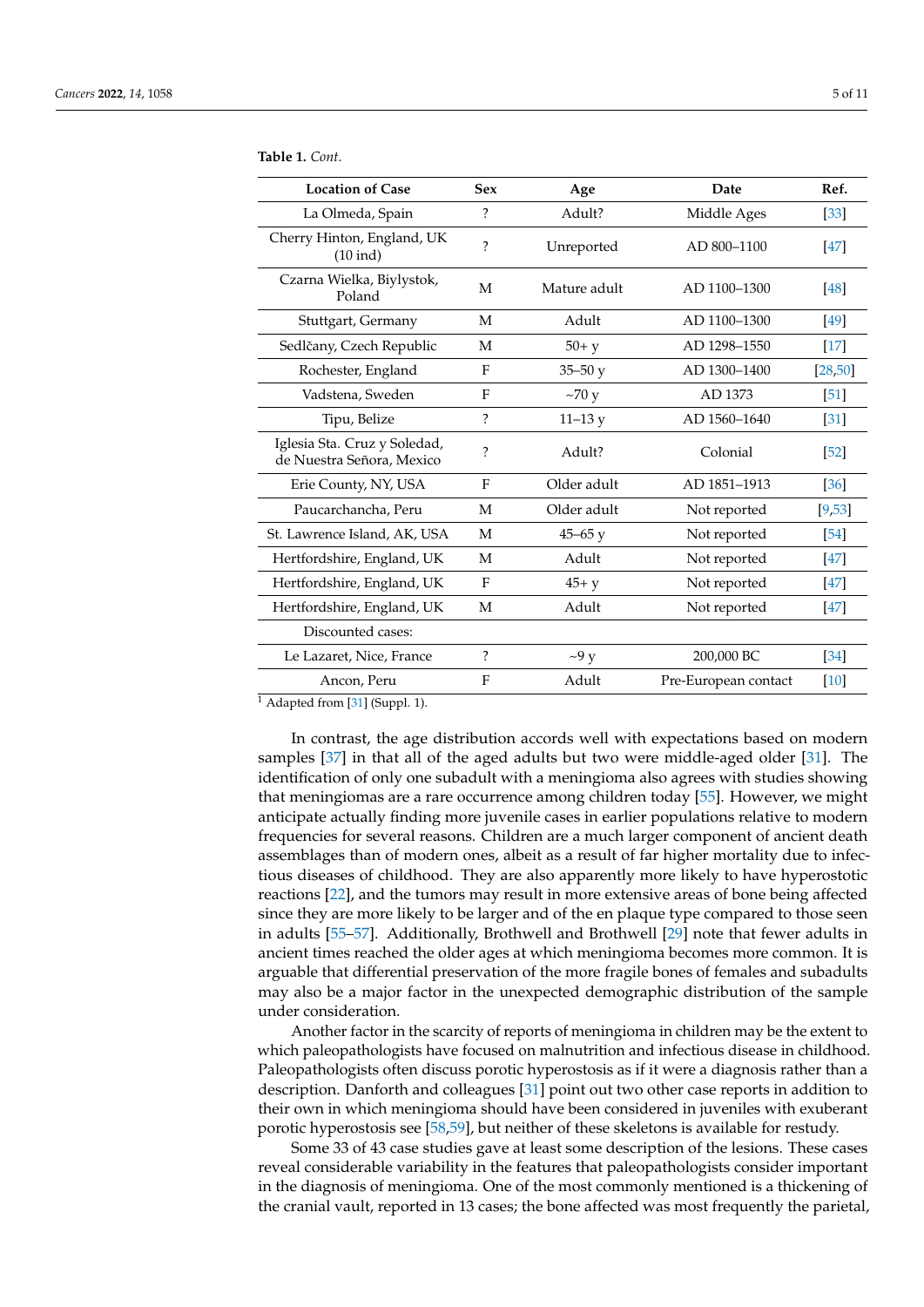although the frontal was also occasionally involved. As may be seen in Table [2,](#page-7-0) the area of the hyperostotic region varies greatly, ranging from 2.1 cm [\[47\]](#page-11-8) to 16 cm [\[42\]](#page-11-3) in maximum diameter with a mean of 8.2 cm (*n* = 8). The thickness varies extensively as well, ranging from 1.6 cm [\[48\]](#page-11-9) to 4.5 cm [\[9,](#page-10-4)[28,](#page-10-23)[50,](#page-11-11)[54\]](#page-11-15) with a mean of 3.0 cm (N = 5). A few cases also mentioned certain osteoblastic processes being involved, including enostoses [\[33\]](#page-10-28).

| <b>Location of Case</b>            | <b>Bone(s)</b> Affected | <b>Description of Lesion</b>                                                                                                                                                            | Ref.     |
|------------------------------------|-------------------------|-----------------------------------------------------------------------------------------------------------------------------------------------------------------------------------------|----------|
| Cases with Hyperostosis:           |                         |                                                                                                                                                                                         |          |
| Tarbot, Scotland, UK               | Frontoparietal          | Hyperostosis is 3 cm in di; outer table is remodeled with<br>bone destruction of inner table                                                                                            | $[29]$   |
| Paucarchancha, Peru                | Parietal                | Hyperostosis is 14 cm $\times$ 11 cm, 4.5 cm in ht                                                                                                                                      | [9,53]   |
| Chaviña, Peru                      | Frontal, parietals      | Hyperostosis is 2.0 cm in ht with slight<br>hyperostosis on inner table                                                                                                                 | $[10]$   |
| Chicama, Peru                      | Parietal                | Hyperostosis is 10 cm in di with inner table also affected                                                                                                                              | $[10]$   |
| Hualcuy, Peru                      | Temporal                | Hyperostosis is 2.3 cm in di; inner table affected,<br>enlarged mastoid cells and vascular spaces<br>communicate with lesion                                                            | $[43]$   |
| San Nicolas Is, CA, USA            | Frontal, parietals      | Erosion of inner table                                                                                                                                                                  | $[11]$   |
| Helouan, Egypt                     | Parietal                | Both tables affected                                                                                                                                                                    | $[15]$   |
| Meydum, Egypt                      | Parietal                | Lesion radiates from single site                                                                                                                                                        | $[15]$   |
| Rochester, England, UK             | Frontal, sphenoid       | Hyperostosis is $6.5$ cm $\times$ $6.3$ cm, $4.5$ cm in ht; osteolytic<br>region on inner table and zygomatic                                                                           | [28, 50] |
| Tipu, Belize                       | Parietals               | Hyperostosis is at least 180 sq cm, 2.5 cm in ht; inner<br>table exhibits thinning and increased vascularization                                                                        | $[31]$   |
| Erie Co., NY, USA                  | Frontal                 | Hyperostosis is $3.7 \times 4.4$ cm; sclerotic portion<br>containing active osteolytic area; osteoblastic growths<br>on inner table                                                     | $[36]$   |
| Stuttgart, Germany                 | Parietal                | Hyperostosis is $9.2 \times 7.5$ cm, 1.6 cm in ht                                                                                                                                       | $[49]$   |
| Linz, Austria                      | Frontal                 | Hyperostosis is $14 \times 16$ cm; spiculated bone on outer<br>table; inner table grooved, hyperostotic                                                                                 | $[42]$   |
| Cases with Lytic Lesions:          |                         |                                                                                                                                                                                         |          |
| Hertfordshire, England, UK         | Frontal, parietal       | Lytic lesion is 2.4 $\times$ 1.1 cm; associated with a<br>rachnoid<br>depressions and enlarged meningeal artery impression                                                              | $[47]$   |
| Hertfordshire, England, UK         | Parietal                | Perforating lytic lesion on inner table is $2.1 \times 2.1$ cm;<br>second lytic lesion on frontal is $1.4 \times 0.7$ cm; both<br>associated with enlarged meningeal artery impressions | $[47]$   |
| Hertfordshire, England, UK         | Parietal                | Lytic lesion on inner table $0.95 \times 0.6$ cm; enlarged<br>meningeal artery impressions                                                                                              | $[47]$   |
| St. Lawrence Island, AK, USA       | Vault                   | Pumice-like texture on vault, face; two large osteolytic<br>lesions on parietal                                                                                                         | $[54]$   |
| Chernovski, AK, USA                | Basi-occipital          | Osteolytic lesions of inner table extending into left<br>maxilla, palatine                                                                                                              | $[45]$   |
| Sant Quirze de Galliners,<br>Spain | Not reported            | Irregular lytic lesion with perforation of outer table,<br>enlarged meningeal vessels on inner table                                                                                    | [16, 33] |

Table 2. Lesion Characteristics of ancient meningiomas reported in the paleopathological literature <sup>1</sup>.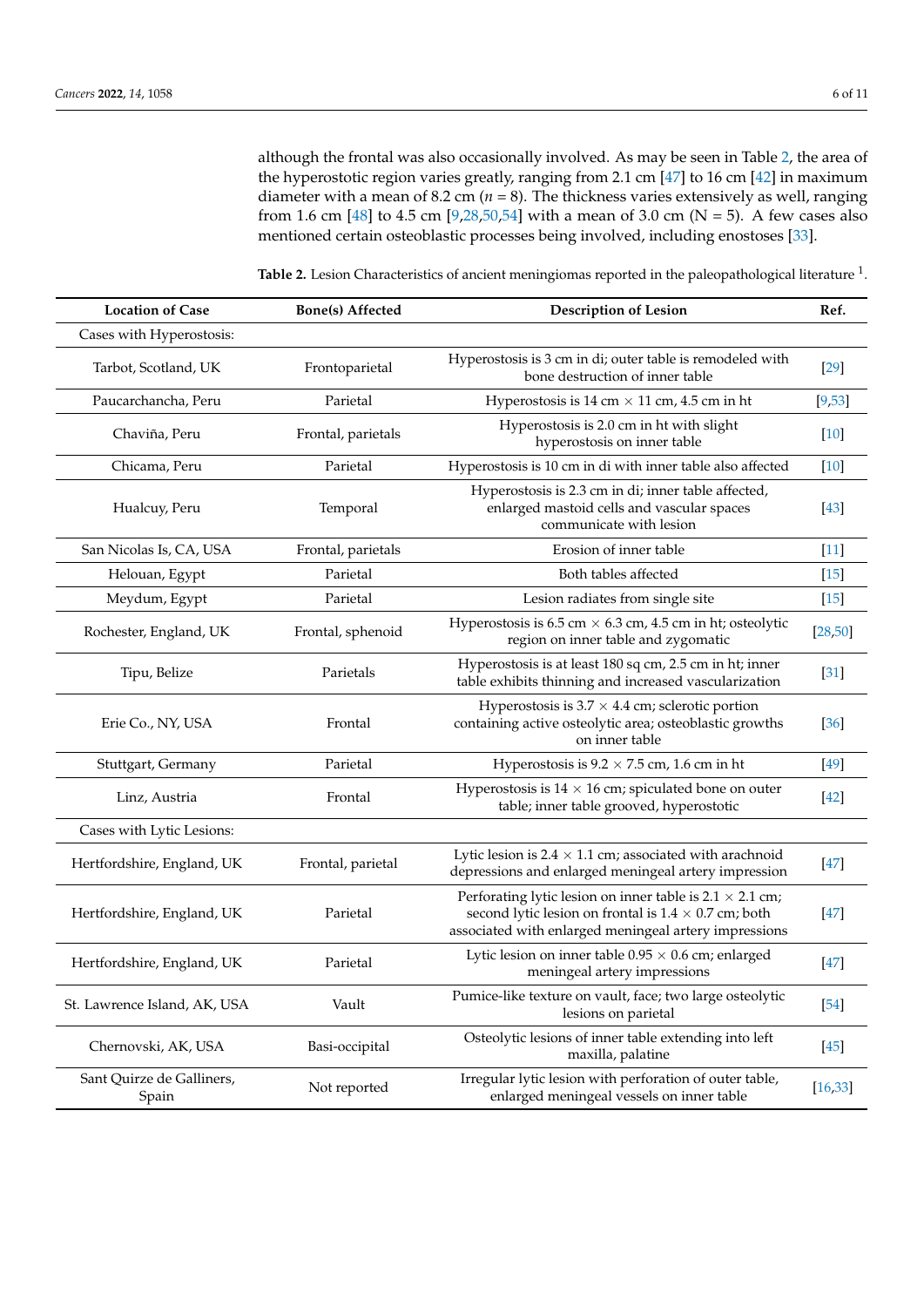| <b>Location of Case</b>                                    | <b>Bone(s)</b> Affected | <b>Description of Lesion</b>                                                                                            | Ref.     |
|------------------------------------------------------------|-------------------------|-------------------------------------------------------------------------------------------------------------------------|----------|
| Cases with Enostomas:                                      |                         |                                                                                                                         |          |
| Cova d'Aigües Vives, Spain                                 | Frontal                 | Enostoma within squama, smaller area of hyperostosis<br>on inner table                                                  | [16, 33] |
| La Olmeda, Spain                                           | Not reported            | Enostoma with exocranial bulging                                                                                        | $[33]$   |
| Reial Basilica de Sta. Maria<br>del Mar, Spain             | Not reported            | Enostoma associated with enlarged meningeal artery                                                                      | $[33]$   |
| Vadstena, Sweden                                           | Vertex                  | Elevation with little or no hyperostosis, deep<br>endocranial indentation with vascularity                              | [51]     |
| Sedlčany, Czech Republic                                   | Frontal                 | Large arachnoid granulation along with wider and more<br>branched meningeal vessels; condensation<br>surrounding lesion | $[17]$   |
| Barranc de Rifà Tarragonés,<br>Spain                       | Not reported            | Bilateral meningeal hypervascularization of inner table;<br>possible meningioma of falx                                 | $[33]$   |
| Cases with Other<br>Manifestations:                        |                         |                                                                                                                         |          |
| Koster Md, Greene Co., IL,<br><b>USA</b>                   | Sphenoid                | Hollow lesion on greater wing; shell of porous bone<br>$5.7 \times 4.1$ cm on outer table                               | $[46]$   |
| Roevejøj, Denmark                                          | Occipital, parietals    | Irregular bone formation with several perforations                                                                      | $[41]$   |
| Iglesia Sta. Cruz y Soledad de<br>Nuestra<br>Señora, Spain | Frontal                 | Osteogenic lesions in orbit and occipital squama                                                                        | $[52]$   |
| Stetten ob Lontal, Germany                                 | Parasagittal            | Depression; no hyperostosis                                                                                             | $[40]$   |
| Steinheim, Germany                                         | Parietal                | Lesion $5.1 \times 4.3$ cm in di, 2.5 cm deep on inner table;<br>surface is area is smooth and regular                  | $[35]$   |
| Castellar, France                                          | Vault                   | Meningioma among many other diagnoses considered                                                                        | $[34]$   |
| Radley, England, UK                                        | Parietal                | Slight endocranial changes; may be angioma                                                                              | $[44]$   |
| Cases with No Description of<br>Lesion:                    |                         |                                                                                                                         |          |
| Czarna Wielka, Biylystok,<br>Poland                        | Not reported            | No description provided                                                                                                 | $[38]$   |
| Cherry Hinton, England, UK                                 | Not reported            | 10/683 individuals in population with lesions; no<br>descriptions provided                                              | $[47]$   |
| Discounted Cases:                                          |                         |                                                                                                                         |          |
| Ancon, Peru                                                | Not reported            | "Early  hyperostosis due to a meningioma"; now<br>attributed to postmortem erosion                                      | $[10]$   |
| Le Lazaret, Nice, France                                   | Parietal                | Hyperostosis $9.0 \times 7.0$ cm, endocranial vascularity;<br>recently re-evaluated to be post-traumatic                | $[34]$   |

<span id="page-7-0"></span>**Table 2.** *Cont.*

 $1$  Adapted from [\[31\]](#page-10-26) (Suppl. 1).

Lytic lesions were the next most common expression of the purported meningiomas, being seen in seven cases, all occurring on the vault except for one individual in whom it was in the basioccipital area [\[45\]](#page-11-6) (Table [2\)](#page-7-0). They were much smaller in size than the hyperostotic lesions, ranging from 0.6 to 2.4 cm in diameter [\[47\]](#page-11-8). Another case described a hollow lesion on the greater wing of the sphenoid [\[46\]](#page-11-7). The last group of changes involved various changes to the inner vault tables, including depressions of the parietal [\[35\]](#page-10-30) and parasagittal regions [\[40\]](#page-11-1), as well as large arachnoid granulations [\[46\]](#page-11-7), irregular bone formation [\[41\]](#page-11-2), and meningeal hypervascularization [\[16](#page-10-11)[,33](#page-10-28)[,47\]](#page-11-8). Several cases provided no description of the lesions involved.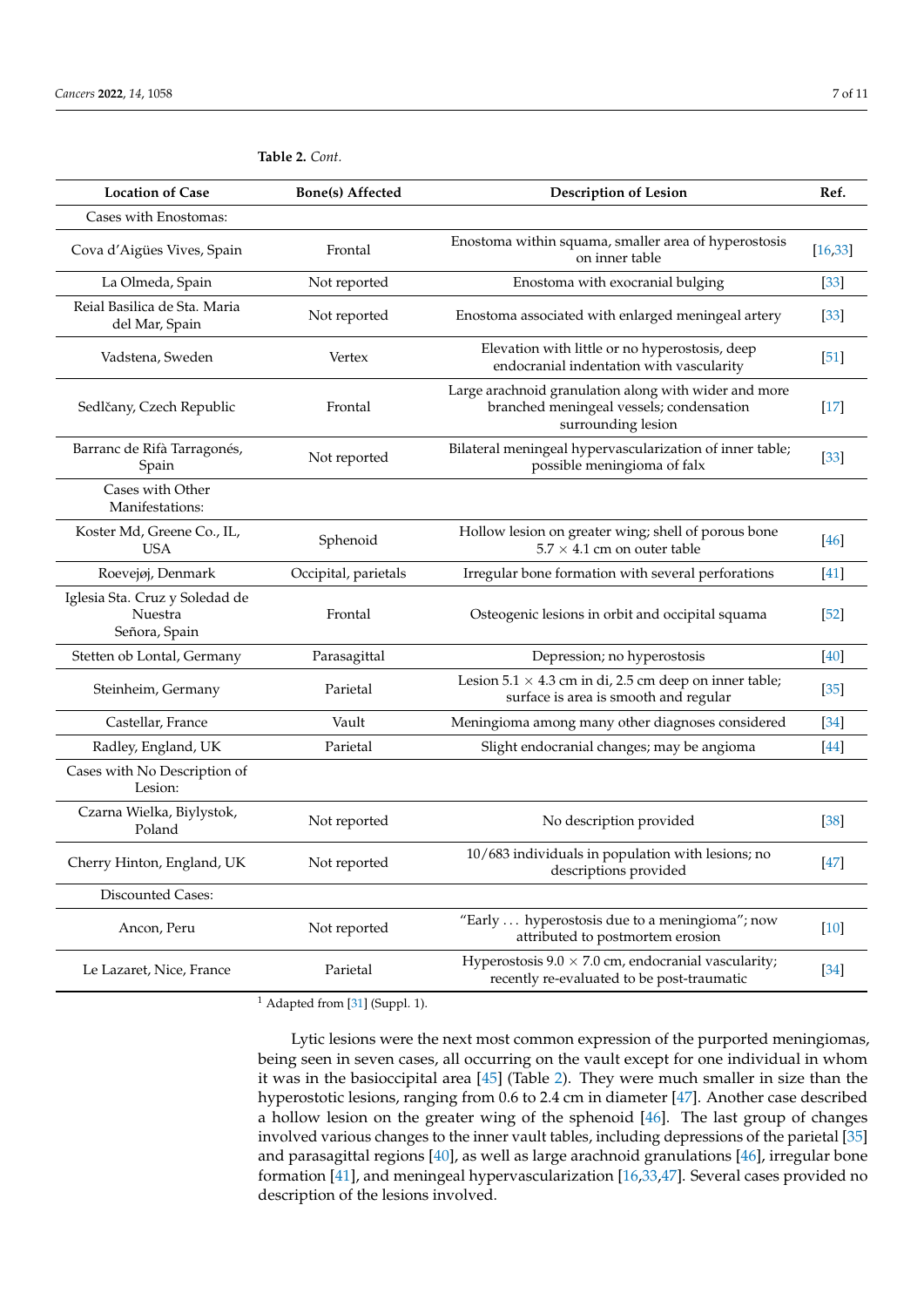Contrary to clinical data, the most commonly reported presentation of meningiomas in past populations involves hyperostosis, reflecting the lack of soft tissue for histology in individuals from whom only skeletal remains are preserved. Taking this bias into account, how frequent were meningiomas in the past? Many natural mummies from dry environments, for example, Peru, have been carefully autopsied with examination of soft tissue histology where possible. Gerszten et al. [\[60\]](#page-11-20) found only ten tumors of any kind in their review of thousands of Andean mummies, suggesting that the recent origins of carcinogens account for this low incidence. Likewise, it is striking that only two meningiomas have been reported from ancient Egypt (Table [1\)](#page-5-0). While some artificial mummification processes, for example, brain removal in ancient Egypt, might destroy soft tissue evidence, thus far we are aware of no cases of meningioma identified in mummified soft tissue. We discovered no diagnoses of meningioma from Egypt more recently than Rogers's two cases [\[15\]](#page-10-10). This deficit is even more striking given the late Dr. Eugen Strouhal's long interest in this region, as well as his documentation of 53 malignant tumors in mummies and skeletons [\[61\]](#page-11-21). Strouhal and Němečková [\[61\]](#page-11-21) (p. 293) point out that "this geographical distribution is not a result of the real frequency of tumours in these various countries or number of their populations. They reflect the intensity of archaeological examination of cemeteries in single countries, the amount of uncovered and stored human remains, submitted to examination, and activity of the anthropologists, possessing knowledge how to identify tumours and study them, or hand them to palaeopathologists." With all this attention, why are there still just two meningiomas from ancient Egypt? Perhaps Strouhal was less interested in benign tumors, whatever their consequences. However, a number of the ancient cases do present osteolytic changes, in particular increased vascularization [\[33\]](#page-10-28). Evaluating increased vascularization from skeletal evidence alone can be subtle, but potentially might result in overdiagnosis because of subjective criteria and confusion with normal features such as arachnoid granulations. It would be very useful to paleopathologists if someone were to review a large series of clinical cases with an eye to diameter, thickness, and location of any enostoses. Therefore, detailed description is especially important, although unfortunately often lacking (Table [2\)](#page-7-0).

For some of the meningioma cases identified in the paleopathological literature, other possible etiologies were offered by the publication authors. For example, Danforth and colleagues [\[31\]](#page-10-26) consider other diagnoses unlikely rather than excluded. Pechenkina and colleagues [\[62\]](#page-11-22) find angioma more likely than meningioma in their case, and angioma as well as unidentified tumor are considered as alternatives in a medieval case from Poland [\[63](#page-11-23)[,64\]](#page-11-24). Ortner and Putschar [\[54\]](#page-11-15) suggest that the lesion observed in their case study might also be an eosinophilic granuloma, carcinoma, or angioma. Alternate diagnoses such as these with careful description and weighing of relative likelihood is better science than the over-confidence adopted by an earlier generation of paleopathologists. Our literature would also benefit from more critique. Few diagnoses of meningioma have been re-evaluated and withdrawn. In addition to Moodie's case from Ancon, Peru, reassessed by later scholars as post-mortem damage, a putative juvenile case in a fossil human from Lazaret in France has been recently withdrawn after careful restudy [\[34\]](#page-10-29).

We find ourselves making critical comments that apply to our own work as well, and we want to make amends here. We were disappointed that the morphology of the lesions in our juvenile meningioma case from Belize [\[31\]](#page-10-26) was not clearer from the illustrations. Figure [1](#page-9-4) shows another view of one of the fragments in which the thin inner table, columnar/hair-on-end structure of the hyperostosis, and minimal outer table are clearer. The case from the Koster site in Illinois—published by Cook [\[46\]](#page-11-7) at a time when it was difficult to find a venue for case studies of rarities—is minimally described. This case is particularly interesting because a CAT study (performed by Dr. Mark Wisen) was critical in distinguishing meningioma from angioma/hemangioma. The lesion, a void in the greater wing of the sphenoid, was centered on the temporal fossa, not the margins of the basisphenoid, where many angiomas originate.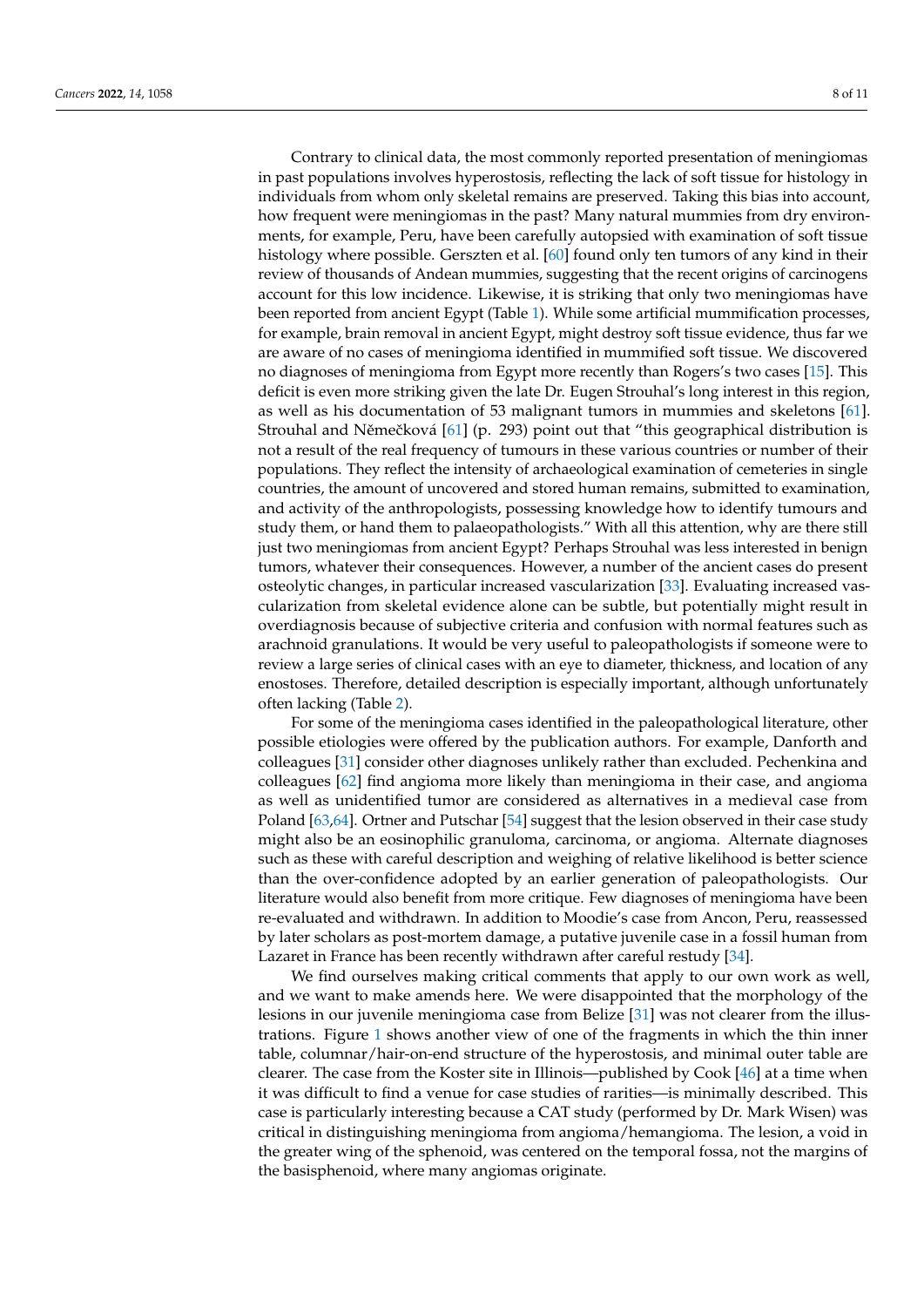

<span id="page-9-4"></span>

**Figure 1.** Parietal fragment from hyperostotic meningioma in 11–13-year-old Maya child from Tipu, **Figure 1.** Parietal fragment from hyperostotic meningioma in 11–13-year-old Maya child from Tipu,<br>Published 1. Parietal 6680 feel 65, 60 km meningioma in 11 km meningioma in 11 km meningio Belize. (AD 1540–1638) [\[31\]](#page-10-26). (**Left**) View of thick diplöe and thin internal table. (**Right**) View of diplöe and poorly defined external table; red-brown material is soil in diplöic space.

## **4. Conclusions 4. Conclusions**

Identification of disease in the past is different when the past is different records  $\mathbf{r}$ Identification of disease in the past is difficult even when there are written records  $\overline{C}$ meningiomas is fraught with difficulties before Cushing's landmark publication in 1922 meningiomas is fraught with difficulties before Cushing's landmark publication in 1922 [\[8\]](#page-10-3) [8] that provided the first definitive description of the condition. In the more distant past, that provided the first definitive description of the condition. In the more distant past, the only evidence is usually found on the skeleton. As is frequently noted, the number of the only evidence is usually found on the skeleton. As is frequently noted, the number of diseases that leave bony lesions is limited, and most of the lesions seen in bone are not diseases that leave bony lesions is limited, and most of the lesions seen in bone are not clearly diagnostic. Paleopathologists may not always consider the entire range of possible clearly diagnostic. Paleopathologists may not always consider the entire range of possible etiologies: for example, the hyperostosis commonly associated with juvenile meningiomas etiologies: for example, the hyperostosis commonly associated with juvenile meningiomas may resemble porotic hyperostosis and may be mistakenly attributed to anemia [30]. In may resemble porotic hyperostosis and may be mistakenly attributed to anemia [\[30\]](#page-10-25). In adults, careful differential diagnosis regarding trauma is important. We particularly single out the case studies of Pechenkina et al.  $[62]$  and Kornafel et al.  $[63]$  as models for what all of us in paleopathology should be doing. and images, as Cucu and colleagues [\[3\]](#page-9-2) demonstrate. The history of medicine regarding

 $\overline{A}$   $\overline{A}$   $\overline{A}$  and  $\overline{B}$  and  $\overline{B}$  of  $\overline{B}$  and imaging have revolutionized the paleopathology infectious diseases, and these techniques will undoubtedly help in diagnosing ancient of infectious diseases, and these techniques will undoubtedly help in diagnosing ancient meningiomas, but until these techniques become much more accessible, the collaboration meningiomas, but until these techniques become much more accessible, the collaboration of paleopathologists and clinicians will continue to be the most productive strategy to pursue. pursue. We hope that we can interest some of the readers of *Cancers* in collaborating. We hope that we can interest some of the readers of *Cancers* in collaborating.

**Author Contributions:** Conceptualization, M.E.D. and D.C.C.; methodology, M.E.D. and D.C.C.; **Author Contributions:** Conceptualization, M.E.D. and D.C.C.; methodology, M.E.D. and D.C.C.; formal analysis, D.C.C. and M.E.D.; visualization, D.C.C. and M.E.D.; writing—original draft preparation, M.E.D. and D.C.C.; writing—review and editing, D.C.C. and M.E.D. All authors have read and agreed to the published version of the manuscript. and agreed to the published version of the manuscript.

Funding: This research received no external funding.

**Conflicts of Interest:** The authors declare no conflict of interest. **Conflicts of Interest:** The authors declare no conflict of interest.

### **References References**

- <span id="page-9-0"></span>1. Marques, C.; Roberts, C.; Matos, V.M.J.; Buikstra, J.E. Cancers as rare diseases: Terminological, theoretical, and methodological biases. Int. J. Paleopathol. **2021**, 32, 111-122. [\[CrossRef\]](http://doi.org/10.1016/j.ijpp.2020.12.005) [\[PubMed\]](http://www.ncbi.nlm.nih.gov/pubmed/33524843)
- <span id="page-9-1"></span>2. Aufderheide, A.C.; Rodríguez-Martín, C. The Cambridge Encyclopedia of Human Paleopathology; Cambridge University Press: New York, NY, USA, 1998.
- <span id="page-9-2"></span>3. Cucu, A.I.; Costea, C.F.; Perciaccante, A.; Carauleanu, A.; Turliuc, S.; Costachescu, B.; Poeata, I.; Turliuc, M.D. The history of Arachne through historic descriptions of meningiomas from prehistory to the present. World Neurosurg. 2019, 128, 37-46. [\[CrossRef\]](http://doi.org/10.1016/j.wneu.2019.04.199) [\[PubMed\]](http://www.ncbi.nlm.nih.gov/pubmed/31048045)
- <span id="page-9-3"></span>4. Campillo, D. Paleopatología: Los Primerios Vestigios de la Enfermedad; Fundación Urlach 1838: Barcelona, Spain, 1994.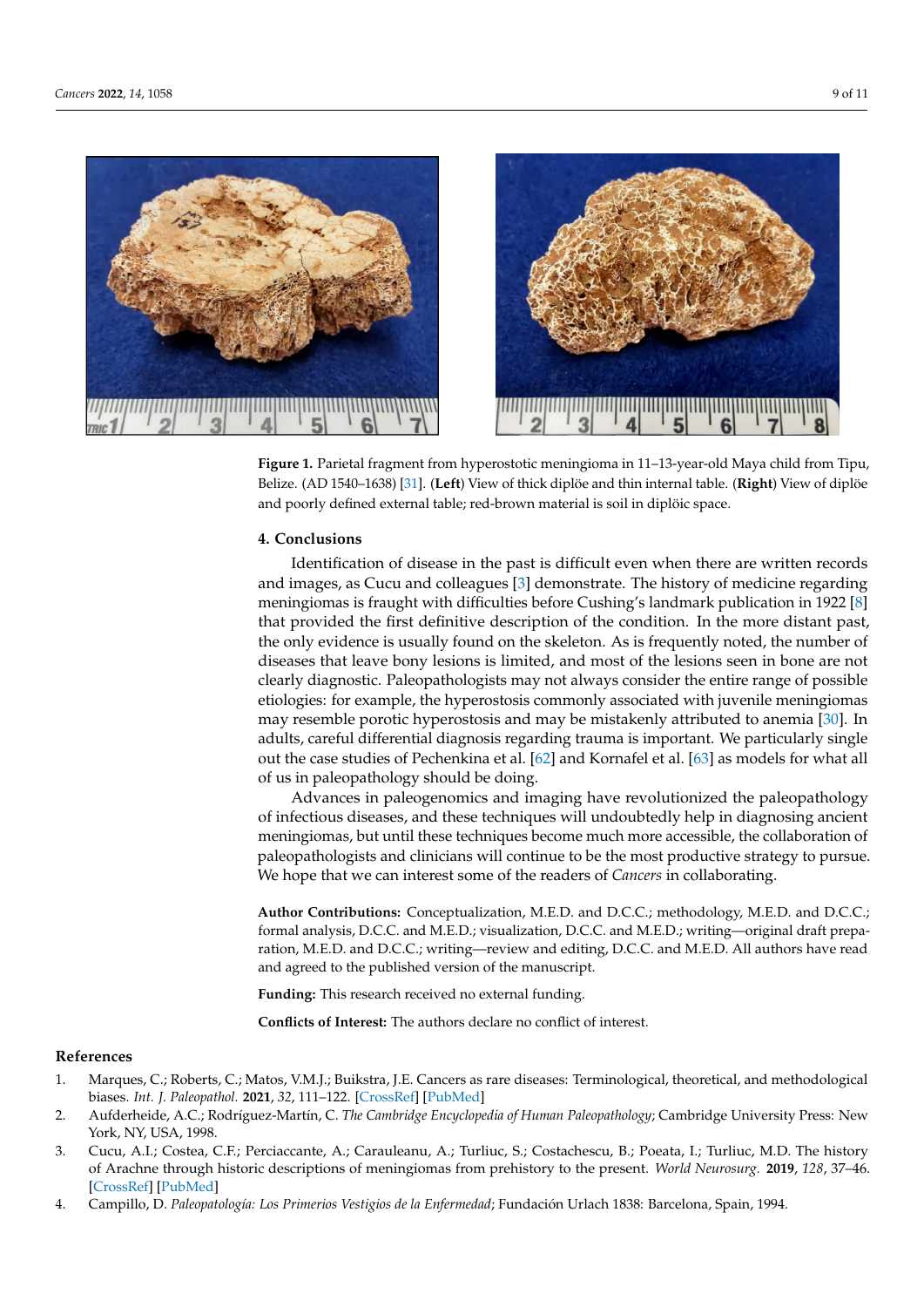- <span id="page-10-0"></span>5. Dolecek, T.A.; Dressler, E.V.M.; Thakkar, J.P.; Liu, M.; Al-Qaisi, A.; Villano, J.L. Epidemiology of meningiomas post-public law 107–206: The benign brain tumor cancer registries amendment act. *Cancer* **2015**, *121*, 2400–2410. [\[CrossRef\]](http://doi.org/10.1002/cncr.29379) [\[PubMed\]](http://www.ncbi.nlm.nih.gov/pubmed/25872752)
- <span id="page-10-1"></span>6. Kim, J.H.; Kim, Y.J.; Kim, H.; Nam, S.H.; Choi, Y.W. A rare case of transitional meningioma. *Arch. Plast. Surg.* **2015**, *42*, 375–377. [\[CrossRef\]](http://doi.org/10.5999/aps.2015.42.3.375) [\[PubMed\]](http://www.ncbi.nlm.nih.gov/pubmed/26015901)
- <span id="page-10-2"></span>7. Rockhill, J.; Mrugala, M.; Chamberlain, M.C. Intracranial meningiomas: An overview of diagnosis and treatment. *Neurosurg. Focus* **2007**, *23*, E1–E7. [\[CrossRef\]](http://doi.org/10.3171/FOC-07/10/E1)
- <span id="page-10-3"></span>8. Cushing, H. The meningiomas (dural endotheliomas): Their source, and favoured seats of origin. *Brain* **1922**, *45*, 282–316. [\[CrossRef\]](http://doi.org/10.1093/brain/45.2.282)
- <span id="page-10-4"></span>9. MacCurdy, G.G. Human skeletal remains from the highlands of Peru. *Am. J. Phys. Anthropol.* **1923**, *6*, 217–329. [\[CrossRef\]](http://doi.org/10.1002/ajpa.1330060302)
- <span id="page-10-5"></span>10. Moodie, R.B. Tumors of the head among pre-Columbian Peruvians. Studies in paleopathology XVIII. *Ann. Med. Hist.* **1926**, *8*, 394–412.
- <span id="page-10-6"></span>11. Abbott, K.; Courville, C.B. Historical notes on the meningiomas. I. A study of hyperostosis in prehistoric skulls. *Bull. Los Angel. Neurolog. Soc.* **1939**, *4*, 101–113.
- <span id="page-10-7"></span>12. Siegelman, E.S.; Misbkin, M.M.; Taveras, J.M. Radiologic history exhibit: Past, present, and future of radiology of meningioma. *Radiographics* **1991**, *11*, 899–910. [\[CrossRef\]](http://doi.org/10.1148/radiographics.11.5.1947324)
- <span id="page-10-8"></span>13. Marques, C. Bone tumors. In *Ortner's Identification of Pathological Conditions in Human Skeletal Remains*, 3rd ed.; Buikstra, J.E., Ed.; Elsevier: Amsterdam, The Netherlands, 2019; pp. 639–717.
- <span id="page-10-9"></span>14. Hussein, M.K. Quelques specimens de pathologie osseuse chez les anciens Egyptiens. *Bull. Inst. Egypte* **1949**, *32*, 11–17.
- <span id="page-10-10"></span>15. Rogers, L. Meningiomas in pharaoh's people: Hyperostosis in ancient Egyptian skulls. *Brit. J. Surg.* **1949**, *36*, 423–424. [\[CrossRef\]](http://doi.org/10.1002/bjs.18003614421) [\[PubMed\]](http://www.ncbi.nlm.nih.gov/pubmed/18129364)
- <span id="page-10-11"></span>16. Campillo, D. *Paleopatología del Craneo en Cataluña, Valencia y Baleares*; Editorial Montblanc-Martín: Barcelona, Spain, 1977.
- <span id="page-10-12"></span>17. Smrˇcka, V.; Kuželka, V.; Melková, J. Meningioma probable reason for trephination. *Int. J. Osteoarchaeol.* **2003**, *13*, 325–330. [\[CrossRef\]](http://doi.org/10.1002/oa.706)
- <span id="page-10-13"></span>18. Tibbles, J.A.R.; Cohen, M.M., Jr. The Proteus syndrome: The Elephant Man diagnosed. *Brit. Med. J.* **1986**, *293*, 683–685. [\[CrossRef\]](http://doi.org/10.1136/bmj.293.6548.683)
- <span id="page-10-14"></span>19. Akutsu, H.; Sugita, K.; Sonobe, M.; Matsumura, A. Parasagittal meningioma en plaque with extracranial extension presenting diffuse massive hyperostosis of the skull. *Surg. Neurol.* **2004**, *61*, 165–169. [\[CrossRef\]](http://doi.org/10.1016/S0090-3019(03)00521-4)
- <span id="page-10-15"></span>20. DiCristofori, A.; Del Bene, M.; Locatelli, M.; Boggio, F.; Ercoli, G.; Ferraro, S.; Del Gobbo, A. Meningioma and bone hyperostosis: Expression of bone stimulating factors and review of the literature. *World Neurosurg.* **2018**, *115*, e774–e781. [\[CrossRef\]](http://doi.org/10.1016/j.wneu.2018.04.176)
- <span id="page-10-16"></span>21. Geschickter, C.F.; Copeland, M.M. *Tumors of Bone*, 3rd ed; J.B. Lippencott: Philadelphia, PA, USA, 1949.
- <span id="page-10-17"></span>22. Yilmaz, A.; Müslüman, M.; Çavuşoğlu, H.; Çolak, I.; Tanik, C.; Aydin, Y. Meningioma causing hyperostosis of the cranial convexity in a child. *J. Clin. Neurosci.* **2015**, *7*, 926–929. [\[CrossRef\]](http://doi.org/10.1016/j.jocn.2009.11.008)
- <span id="page-10-18"></span>23. Crawford, T.S.; Kleinschmidt-Demasters, B.K.; Lillehei, K.O. Primary intraosseous meningioma: Case report. *J. Neurosurg.* **1995**, *83*, 912–915. [\[CrossRef\]](http://doi.org/10.3171/jns.1995.83.5.0912)
- <span id="page-10-19"></span>24. Steinbock, R.T. *Paleopathological Diagnosis and Interpretation*; CC Thomas: Springfield, IL, USA, 1976.
- <span id="page-10-20"></span>25. El-Sobky, A.; Elsayed, S.M.; El Mikkawy, M.E. Orthopaedic manifestations of Proteus syndrome in a child with literature update. *Bone Rep.* **2015**, *3*, 104–108. [\[CrossRef\]](http://doi.org/10.1016/j.bonr.2015.09.004)
- <span id="page-10-21"></span>26. Keppler-Noreuil, K.M.; Baker, E.H.; Sapp, J.C.; Lindhurst, M.J.; Biesecker, L.G. Somatic AKT1 mutations cause meningiomas colocalizing with a characteristic pattern of cranial hyperostosis. *Am. J. Med. Gen. A* **2016**, *170*, 2605–2610. [\[CrossRef\]](http://doi.org/10.1002/ajmg.a.37737)
- <span id="page-10-22"></span>27. Matschke, J.; Addo, J.; Bernreuther, C.; Zustin, J. Osseous changes in meningioma en plaque. *Anticancer Res.* **2011**, *31*, 591–596.
- <span id="page-10-23"></span>28. Anderson, T. A medieval example of meningiomatous hyperostosis. *Brit. J. Neurosurg.* **1991**, *5*, 499–504. [\[CrossRef\]](http://doi.org/10.3109/02688699108998479)
- <span id="page-10-24"></span>29. Brothwell, M.; Brothwell, D. Evidence for ancient meningiomas and a probable case from Medieval Tarbat, Scotland. *Int. J. Paleopathol.* **2016**, *13*, 65–69. [\[CrossRef\]](http://doi.org/10.1016/j.ijpp.2016.01.004)
- <span id="page-10-25"></span>30. Okonkwo, D.O.; Laws, E.R., Jr. Meningiomas: Historical perspective. In *Meningiomas: Diagnosis, Treatment, and Outcome*; Lee, J.H., Ed.; Springer: London, UK, 2009; pp. 3–10.
- <span id="page-10-26"></span>31. Danforth, M.E.; Kramer, K.; Cook, D.C.; Cohen, M.N. The youngest meningioma? *Int. J. Osteoarchaeol.* **2019**, *29*, 1042–1050. [\[CrossRef\]](http://doi.org/10.1002/oa.2817)
- <span id="page-10-27"></span>32. Ortner, D.J.; Aufderheide, A.C. *Human Paleopathology: Current Syntheses and Future Options*; Smithsonian Press: Washington, DC, USA, 1991.
- <span id="page-10-28"></span>33. Campillo, D. The possibility of diagnosing meningiomas in palaeopathology. *Int. J. Osteoarchaeol.* **1991**, *1*, 225–230. [\[CrossRef\]](http://doi.org/10.1002/oa.1390010315)
- <span id="page-10-29"></span>34. De Lumley, M.A.; Piveteau, J. Les restes humains de la grotte du Lazaret (Nice, Alpes-Maritimes). *Mém. Soc. Préhist. France* **1969**, *7*, 223–232.
- <span id="page-10-30"></span>35. Czarnetzki, A.; Scharderer, E.; Pusch, C.M. Fossil record of meningioma. *Lancet* **2003**, *362*, 408. [\[CrossRef\]](http://doi.org/10.1016/S0140-6736(03)14044-5)
- <span id="page-10-31"></span>36. Sirianni, J.E.; Byrnes, J.F.; Odien, J.E. An osteoblastic infracranial meningioma en plaque: A curious case from the Erie County Poorhouse Cemetery. In Proceedings of the Annual Meeting of the Paleopathology Association Meeting, Calgary, AB, Canada, 8–9 April 2014.
- <span id="page-10-32"></span>37. Ostrom, Q.T.; Gittleman, H.; Farah, P.; Ondracek, A.; Chen, Y.; Wolinsky, Y.; Stroup, N.E.; Kruchko, C.; Barnholtz-Sloan, J.S. CBTRUS statistical report: Primary brain and central nervous system tumors diagnosed in the United States in 2006–2010. *Neuro-oncol.* **2013**, *15*, ii1–ii56. [\[CrossRef\]](http://doi.org/10.1093/neuonc/not151) [\[PubMed\]](http://www.ncbi.nlm.nih.gov/pubmed/24137015)
- <span id="page-10-33"></span>38. Weiss, K.M. On the systematic bias in skeletal sexing. *Am. J. Phys. Anthropol.* **1972**, *37*, 239–249. [\[CrossRef\]](http://doi.org/10.1002/ajpa.1330370208) [\[PubMed\]](http://www.ncbi.nlm.nih.gov/pubmed/5085497)